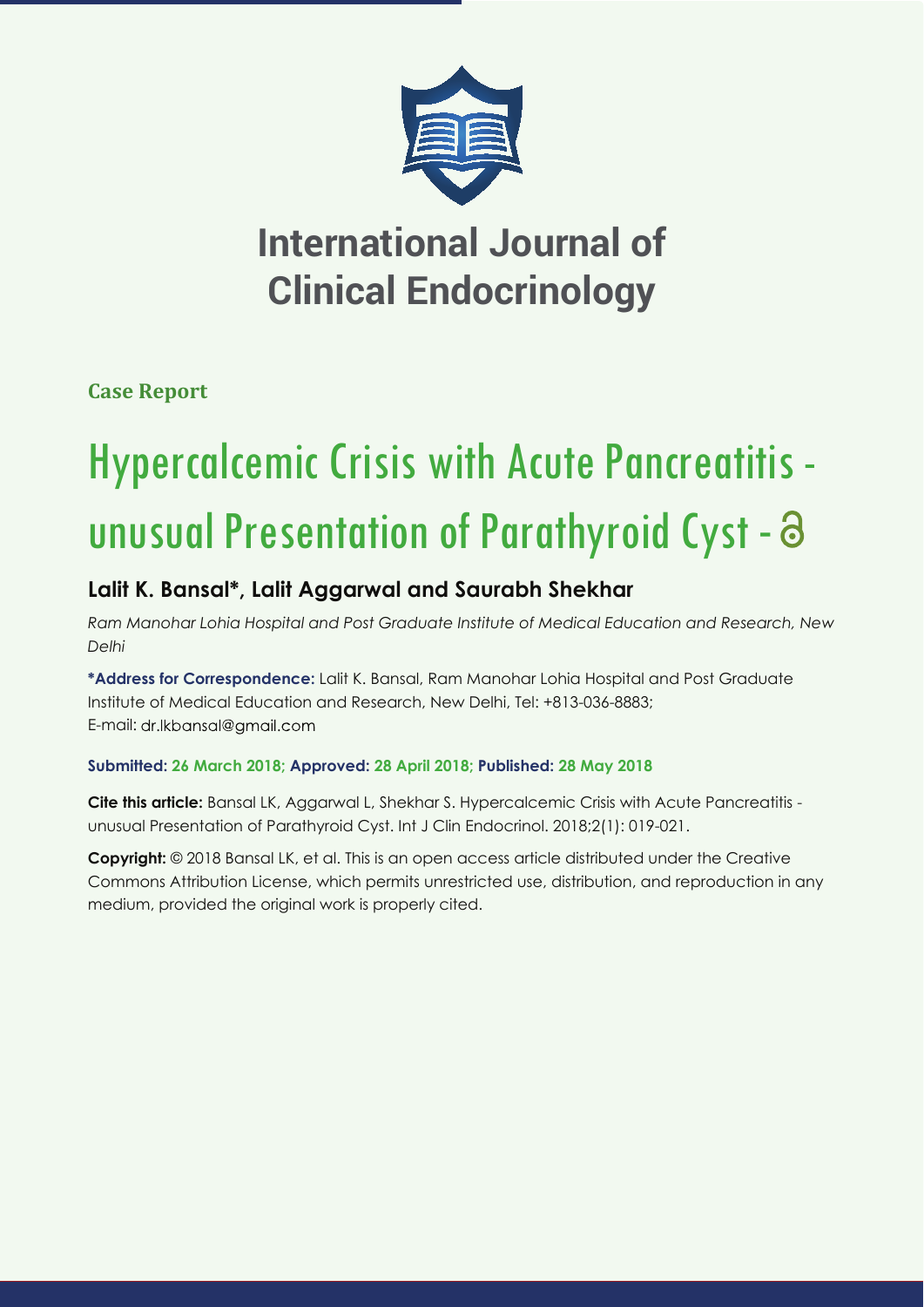#### **ABSTRACT**

The incidence of parathyroid cysts in the general population is not known precisely. It very low in a large series of consecutive neck USG (0.075%) and a prevalence of 3% was found in patients operated for cervical mass or hyperparathyroidism [1]. Moreover, a few series have reported on the incidence of functional cysts, which may vary from 10 to 33% [2]. Symptomatic parathyroid cyst is a rare entity. Hypercalcemic crisis with features of acute pancreatitis in parathyroid cyst is also rare. Aggressive and appropriate medical and surgical management is required in these cases.

Here we are describing a case of hyperparathyroidism with features of hypercalcemia with acute pancreatitis. Later he was diagnosed as right inferior parathyroid cyst for which excision was done and gradually patient was relieved from features of hypercalcemia and acute pancreatitis.

#### **INTRODUCTION**

Parathyroid cysts are rare clinical and pathological entities representing 0.5% to 1.0% of parathyroid lesions and less than 1% of all cystic neck masses [1]. So far very few cases have been reported in the literature. Parathyroid cysts are categorized as functioning and nonfunctioning depending on their ability to secrete Parathyroid Hormone (PTH).

#### **CASE SUMMARY**

40 year male admitted in surgical emergency with complaint of severe abdominal pain radiating to back since 2 days. He is also complaining of generalized weakness with fatigability with bone pain since one month. Patient was non alcoholic and also there is no history of any gall stone disease or jaundice in past. There is no history of any medicine intake. Family history was insignificant for any similar illness or other endocrine dysfunction. Past surgical history was negative.

On examination 2x2 cm palpable swelling which was nonmobile and soft in consistency present in right neck region inferior aspect. He has also tenderness in epigastric region on abdomen examination.

On blood investigation his serum calcium was high (14.5 mg/ dl) and phosphate level was low (2.3 mg/ dl). Serum parathyroid level was very high (579 pg/ ml). Serum amylase level was 979 and serum lipase level was 1269 which is very high. Other blood investigations were within normal range.

USG neck shows 2x2 cm cystic lesion was found in right neck below right lobe of thyroid inferior aspect. USG abdomen shows hypoechoic lesion in head of pancreas with bulky pancreas and fat stranding suggestive of acute pancreatitis. There is no evidence of any gall stone or renal calculi. Sestamibi scan does not show any focal uptake. Diagnosis of hyperfunctioning parathyroid cyst with hypercalcemic crisis with acute pancreatitis due to hypercalcemia was made in view of above mentioned findings.

After proper hydration and conservative management of hyperparathyroidism surgery was planned. Intraoperatively 2x2 cm cystic parathyroid gland was identified which was aspirated (Figure 1) initially and aspirated fluid sent for PTH level. PTH level of the fluid was very high (in thousands). Cyst was excised carefully and sent for histopathology.

Histopathology revealed parathyroid tissue with clear fluid with very high parathyroid hormone content within it. Gradually serum calcium and phosphate level were came out to be in normal range and patient relieved from sign and symptoms of hypercalcemia and pancreatitis.

#### **DISCUSSION**

Cysts of the parathyroid gland are traditionally classified as either non-functional or as functional [3]. The majority of parathyroid cysts are non-functional, generally discovered during thyroid or cervical investigations, and are not associated with primary hyperparathyroidism. By contrast, functional cysts induce symptoms and signs of primary hyperparathyroidism. Their fluid contains high concentrations of Parathyroid Hormone (PTH), which may induce parathyroid crisis in case of rupture [3,4].

The incidence of parathyroid cysts in the general population is not known precisely. It was very low in a large series of consecutive neck USG (0.075%) and a prevalence of 3% was found in patients operated for cervical mass or hyperparathyroidism [5]. Moreover, a few series have reported on the incidence of functional cysts, which may vary from 10 to 33%. In a cohort of 1700 patients who had undergone surgery for primary hyperparathyroidism, six cases (<1%) of cystic transformation of the parathyroid glands were described, of which five were functional  $[4,6]$ .

Proposed investigation and treatment algorithm in case of suspected parathyroid cyst (Figure 2).

#### **CONCLUSION**

Symptomatic parathyroid cyst is a rare entity. Hypercalcemic crisis with features of acute pancreatitis in parathyroid cyst is also rare. Alcohol and gall stones are the two leading cause of acute pancreatitis [2,7]. Hypercalcemia is one of the rare cause of acute pancreatitis [8]. Aggressive and appropriate medical and surgical management is required in these cases. In this case surgical management of parathyroid cyst was done after proper initial conservative management of patient and he relieved from the sign and symptoms of acute pancreatitis. Further research paper and article require to establish the management of such rare cases.